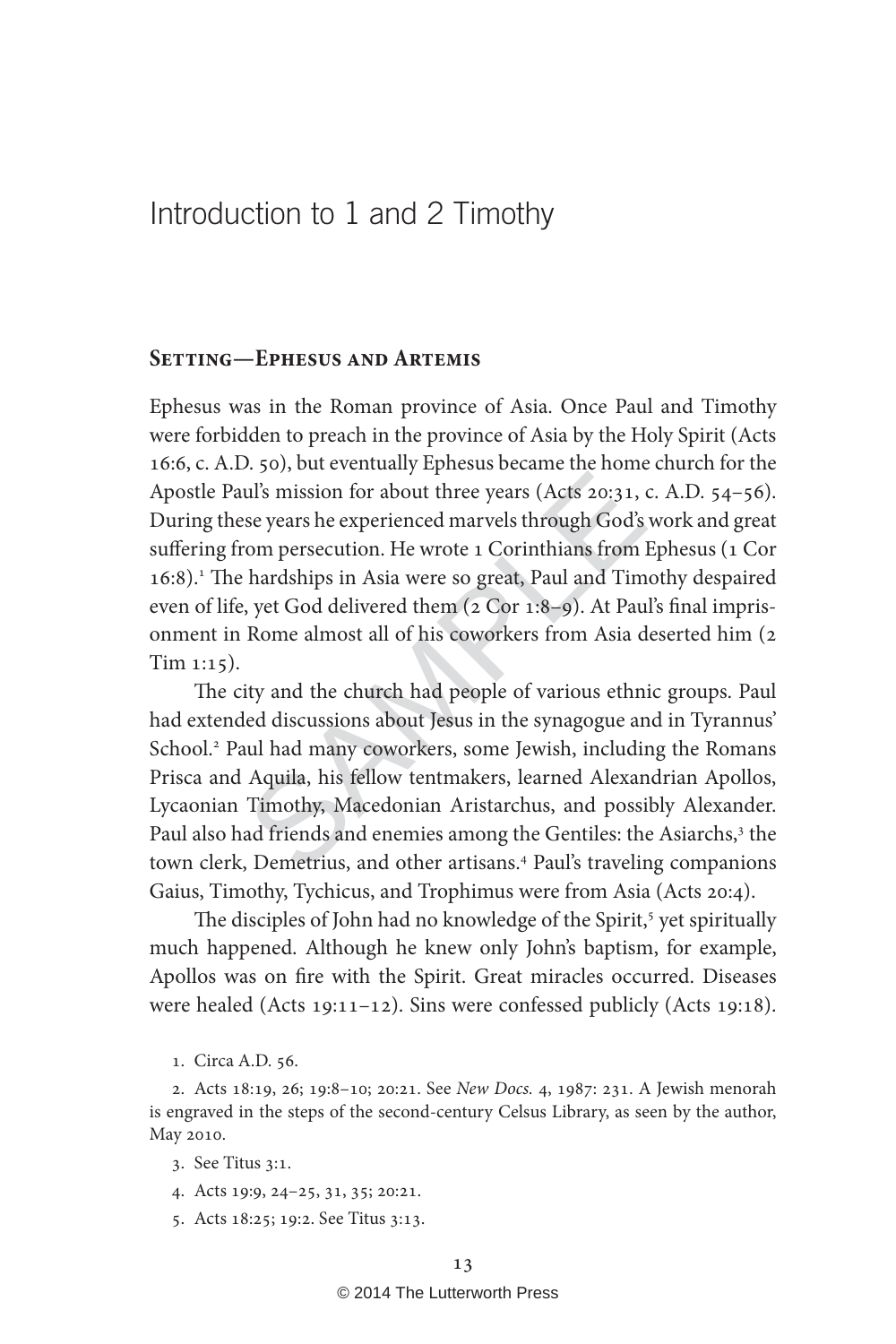But where the Holy Spirit was present, so were evil spirits. These evil spirits were cast out by Paul, but they attacked the seven sons of the high priest Sceva (Acts 19:13–16). Seeking to defend the goddess Artemis, mobs attacked the Christians (Acts 19:23–41). The Holy Spirit opened a door despite many Gentile and Jewish adversaries. 6

Many Jews were brought to Ephesus under Antiochus II and given citizenship. 7 They insisted on not worshiping the Gentile gods, being free to celebrate the Sabbath (not appearing in court), not being forced to participate in military service, and being able to send money to the temple in Jerusalem. 8

pois of Asia. The City had around 200,0<br>It was the seaway to Rome and gateway to A<br>as connected to a major highway used by all w<br>ast.<sup>12</sup> Androclus, son of Codrus, King of Athe<br>onization to Ephesus, became its official fou According to Strabo, Ephesus was "the largest emporium in Asia this side the Taurus." 9 Many inscriptions called Ephesus "the first and greatest metropolis of Asia."10 The city had around 200,000–250,000 inhabitants.11 It was the seaway to Rome and gateway to Asia with its harbor and was connected to a major highway used by all who traveled towards the east.12 Androclus, son of Codrus, King of Athens, who led an Ionian colonization to Ephesus, became its official founder, although ancients recognized others (Carians) were there earlier,<sup>13</sup> as, for example, Smyrna, an Amazon who took possession of Ephesus. Amazons are given credit for naming the city.14 Lysimachus founded the later city of Ephesus.15 When King Attalus Philometor died (133 B.C.), he left the Romans as his heirs, and they proclaimed the country a province, calling it Asia, the same name as the continent.<sup>16</sup>

6. 1 Cor 16:9; Acts 19:9; 20:19.

7. Antiochus II reigned 261–46 B.C. Josephus, Ant. 12.3 [125; 148–53]; Ramsay 1994: 103, 111; Strelan 1996: 193.

8. Josephus, Ant. 16.2 [27–28, 43–47, 60]; 14.10 [225–30, 262–64]; Murphy-O'Connor 2008: 78, 83.

9. Strabo, Geogr. 14.1.24 [C641].

10. Wood 1877: App. 3, No. 7; New Docs 4, 1987: 75.

11. Murphy-O'Connor 2008: 131; Trebilco 1994: 307.

12. Many years earlier, the Aegean Sea "used to wash up to the temple of Diana" but no longer (Pliny the Elder, *Nat.* 2.87 [201]; Strabo, *Geogr.* 14.1.24; 14.2.29 [C641, 663]; Ramsay 1994: 165; Murphy-O'Connor 2008: 54–57).

13. Strabo, Geogr. 14.1.3 [C632–33]; Pausanias, Descr. 7.2.7–9; 3.1.

14. Strabo, Geogr. 11.5.4 [C505].

15. Pausanias, Descr. 1. 9. 6–7; 7.3.4.

16. Strabo, Geogr. 13.4.2 [C624].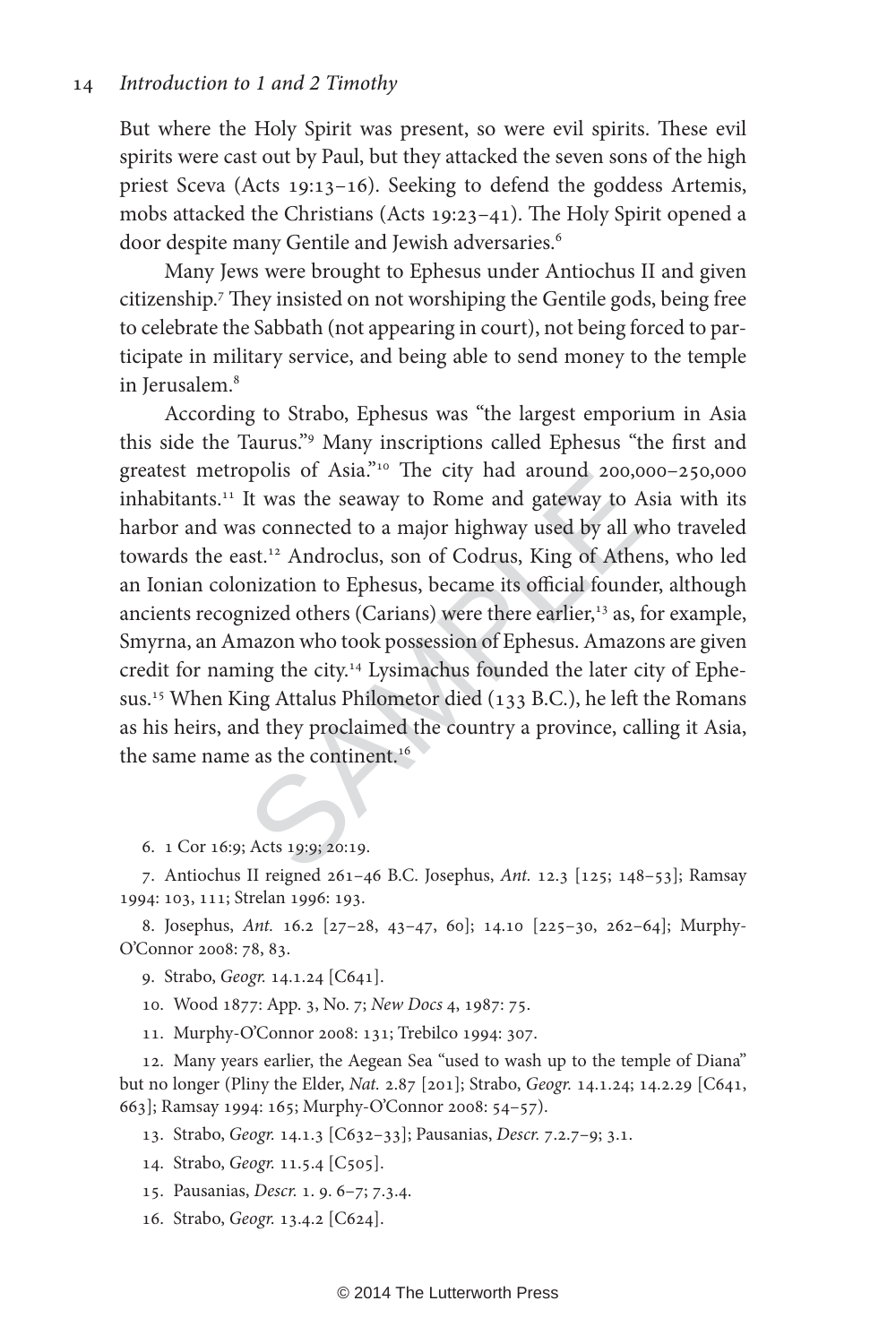At least as early as A.D. 400s, Bible scholars have been elaborating on the worship of Artemis as background for the New Testament letters.17 Pausanias summarizes the ancient sentiment: "All cities worship Artemis of Ephesus, and individuals hold her in honour above all the gods. The reason, in my view, is the renown of the Amazons, who traditionally dedicated the image, also the extreme antiquity of this sanctuary. Three other points as well have contributed to her renown, the size of the temple, surpassing all buildings among men, the eminence of the city of the Ephesians and the renown of the goddess who dwells there."<sup>18</sup> The temple was one of the Seven Wonders of the Ancient World. When Antipater saw the temple "that mounted to the clouds," the other wonders lost their brilliancy for, "Lo, apart from Olympus, the Sun never looked on aught so grand!"19

nis, huntress, queen of beasts, is included in<br>gods by Homer (*Il.* 21 [535]). Euripides calls h<br>wild."<sup>20</sup> Ancient religions were syncretistic. Pos<br>at Ephesus was dedicated to Cybele and Demet<br>e original predominant mode Artemis, huntress, queen of beasts, is included in the battles between the gods by Homer (Il. 21 [535]). Euripides calls her "Maid of the mountain-wild."20 Ancient religions were syncretistic. Possibly the earliest temple at Ephesus was dedicated to Cybele and Demeter.<sup>21</sup> The queen bee was the original predominant model for the goddess. The Greek portrayal of the deities as anthropomorphic was combined with the earlier Anatolian more animalistic portrayals of deity.<sup>22</sup> Thus, the Artemis at Ephesus has the face of a woman but her long tapered skirt resembles the tapered abdomen of the queen bee. The Ephesian Artemis' chest is covered by her many eggs or ova.<sup>23</sup> The priestesses were called Melissae ("worker bees") and priests were called Essenes ("drones").24

- 17. Jerome (Heine 2002: 77).
- 18. Pausanias, Descr. 4.31.8.
- 19. Greek Anthology 9.58; Epigrams of Saint Gregory 8. 177.

20. Euripides, Iph. taur. 126. See also Nilsson 1971: 502, 509. She was born together with brother Apollo by the Cenchrius River in the area of Ephesus. Their parents were Zeus and Leto (Strabo, Geogr. 14.1.20 [C639-40]). Artemis was often pictured with bow and arrow and stag. Delos also claimed to be the birthplace of Artemis.

21. Murphy-O'Connor 2008: 99.

22. See the queen bee on coins (Ramsay 1994: 159–60; Scherrer 2000: 205).

23. Unlike breasts, the "eggs" have no nipples in statues that have been uncovered in the first century (Scherrer 2000: 213; Trebilco 2004: 22–23). Others have posited these are testicles of bulls (Murphy-O'Connor 2008: 7; LiDonnici 1992: 392–93).

24. Pausanias, Descr. 8. 13. 1; Ramsay 1994: 161; LSJ, 1097–98. Bees brought nourishment to the baby Zeus in some legends (Nilsson 1971: 542–44). The main function of a queen bee is to lay eggs and found new hives. This mother and queen bee "guided her swarming people" to their new abode (Ramsay 1994: 157). Xenophon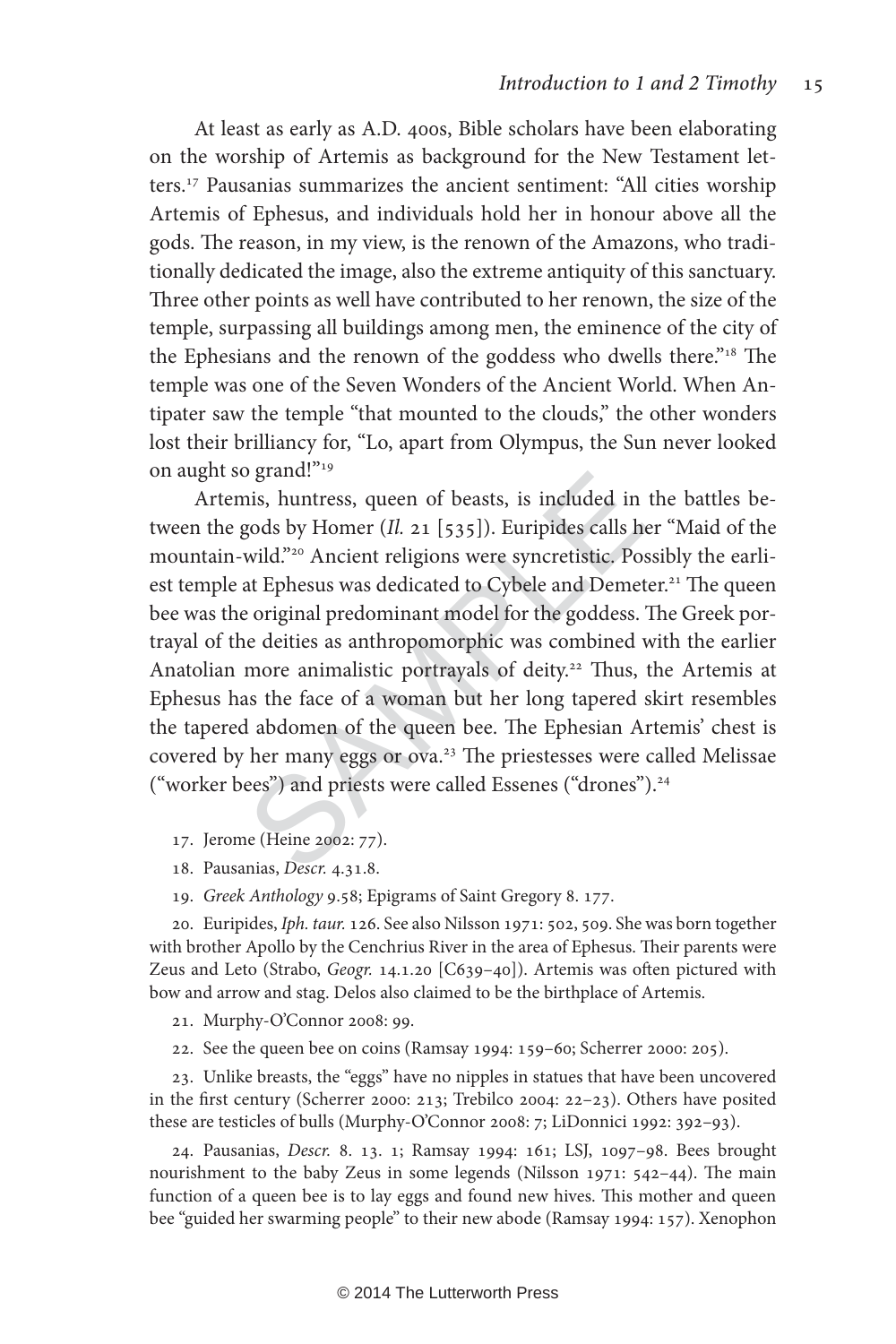#### 16 Introduction to 1 and 2 Timothy

Pausanias mentions that the priestesses and priests of the Ephesian Artemis live in purity for a year "not only sexual but in all respects, and they neither wash nor spend their lives as do ordinary people, nor do they enter the home of a private man."<sup>25</sup> Strabo describes the priests (*Megabyzi*, literally "set free by God"<sup>26</sup>) as "eunuchs" who are held in great honor. Maidens (virgins) served as colleagues with them in their priestly office.<sup>27</sup> Thus, scholars today are unclear whether the "eunuchs" simply were not sexually active for a year or they castrated themselves.<sup>28</sup> But, they would model a celibate religious lifestyle in honor of the virgin goddess.<sup>29</sup>

S.<sup>5</sup> Acts records the shvershill Definitions fermions and "a considerable number of people" that gods were not real, their businesses would be affect were not real, their businesses would be affect wealth of the area res The temple of Artemis was the general bank or depository of Asia. Often private citizens deposited their money there. Others donated gifts to the goddess.30 Acts records the silversmith Demetrius reminding his fellow artisans that "we get our wealth from this business" and, when Paul persuaded "a considerable number of people" that gods made with human hands were not real, their businesses would be affected (Acts 19:25–26). The wealth of the area resulted in a reputation for luxury garments. Athenaeus repeats Democritus' boast that the Ephesians were devoted to luxury.31 Ephesus also became a center for shipbuilding and trade. The temple was as well an asylum for the innocent.<sup>32</sup>

However, there was an underside to the religion of the Ephesian Artemis. Jerome notes that Paul wrote to Diana at Ephesus at: "the chief city of Asia where idolatry and the deceptions of the magicians' arts which always accompany idolatry thrived . . . They, whom the error of demons had so long held and who knew that there are spiritual beings and powers and who had perceived a certain likeness of divinity in organs and  $\overline{(Oec. 7.33-35)}$  uses the queen bee as an example for a wife.

25. Pausanias, Descr. 8.13.1.

26. LSJ, 1086.

27. Strabo, Geogr. 14.1.23 [C641]; Murphy-O'Connor 2008: 24.

28. Kroeger, "God/dess" 1995: 58. Bennett (1967: 19–20, 38–39) adds that effeminate priests and sex confusion were part of the rites of Artemis at Ephesus. See also Kroeger 1992: 193–96; Ramsay 1895, 1:93–94; Ramsay 1927: 174.

29. "Virgin" may simply refer to being unmarried. Sex is prohibited only between husband and wife (Ramsay 1895, 1:95, 136). Married women were not allowed in the temple of Artemis (Strelan 1996: 73, 120).

30. Murphy-O'Connor 2008: 23, 52, 64–66; Trebilco 2004: 25–26.

31. Athenaeus, Deipn. 12.525C; Murphy-O'Connor 2008: 50; Strelan 1996: 76. Artemis was called "savior" because her temple was a place of refuge (Hemer 1986: 48).

32. Murphy-O'Connor 2008: 26, 44, 123–24, 135–36, 150–51.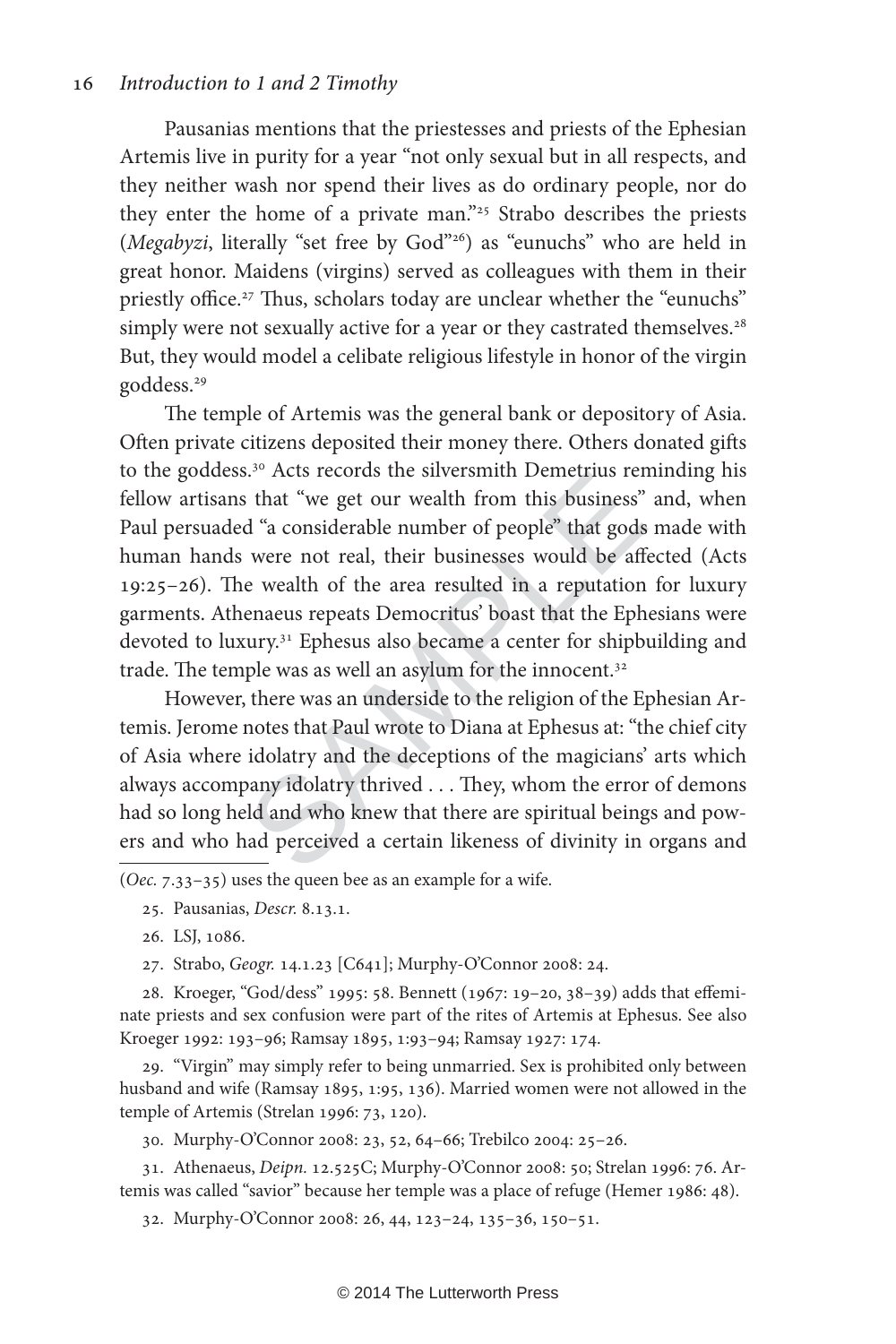auguries and divinations, were in need of the apostle's commendation to God."33 Artemis could use her arrows to protect, but also to attack. One etymology for her name was "slaughterer, butcher."34 Artemis could protect mothers and kill them.<sup>35</sup> In festivals for Artemis, to keep Artemis from slaughtering the participants, "one must hold to a man's throat the sword, and spill the blood for hallowing and the Goddess' honour's sake."<sup>36</sup> Artemis's tales were not that different from legends about Amazon warriors who were required to slay a male enemy before they could marry.37 Artemis was associated with ritual murder and there is evidence that human sacrifice was still practiced in the first century.<sup>38</sup> The festival of Artemis, like those of the Amazons, affirmed orgiastic religious practices.39 When women went off to celebrate their festivals, they might "spend whole nights on the bare hills in dances which stimulated ecstasy, and in an intoxication perhaps partly alcoholic, but mainly mystical."40

Ephesus was well known as a center for the study and practice of magic. Artemis at Ephesus was related to magic, the use of techniques to assure human control or power over supernatural forces.<sup>41</sup> Magic appeals

33. Heine 2002: 77.

34. OCD, 126; LSJ, 248; Nilsson 1971: 509. Another etymology is "safe and sound" (Artemidorus Daldianus, Onir. 2.35; Strabo, Geogr. 14.1.6).

ole inglits on the bare fills in dances which still<br>ntoxication perhaps partly alcoholic, but mainl<br>sus was well known as a center for the study :<br>emis at Ephesus was related to magic, the use o<br>nan control or power over s 35. In Euripides' tales, first the angry Artemis demands the sacrifice of the maiden Iphigeneia, daughter of Agamemon, to appease herself (Iph. aul., 89–93) and then snatches her from the altar to make her priestess of her temple in Taurica, north of the Black Sea. Whenever any Greek men came to that coast, they were seized and sacrificed. Iphigeneia was forced to consecrate them to Artemis for death on the altar. "I consecrate the victim," Iphigeneia laments "in rites of that dark cult wherein Artemis joys,--fair is its name alone." While Artemis barred murderers from her altars, she "yet joys herself in human sacrifice!" (Euripides, Iph. taur., 35, 40, 381-84). Clement of Alexandria refers to these sacrifices (Protr., ch. 3.).

36. Euripides, Iph. taur., 1458–61.

37. Herododotus, Hist. 4. 117; Bennett 1967: 10–11.

38. Kroeger 1995: 58, 61; OCD, 127. Self-castration of the eunuchs, as consecration to the goddess, could be a frenzied and bloody rite (Thomas 1995: 91).

39. Fantham 1994: 134; Nilsson 1971: 503, 509.

40. Hawkes 1968: 126, 286. The Cretan Bacchic frenzy worship continued in Ephesus (Strabo, Geogr. 10.3.7 [C466]; Kroeger 1992: 54). The festival of Artemis included heavy drinking (Thomas 1995: 110), though not all aspects of the festivals were unwholesome. See Murphy-O'Connor 2008: 63, 175, 177, 199; Trebilco 1994: 321–22; Arnold 1972: 17–22.

41. Webster's Dictionary 2001: 1155. For an example of the mysteries of Artemies, see New Docs. 6, 1992: 200–2. Betz 1986 includes samples of ancient spells of power. A second-century Artemis even has zodiac signs on her chest (Erdemgil 2009: 60;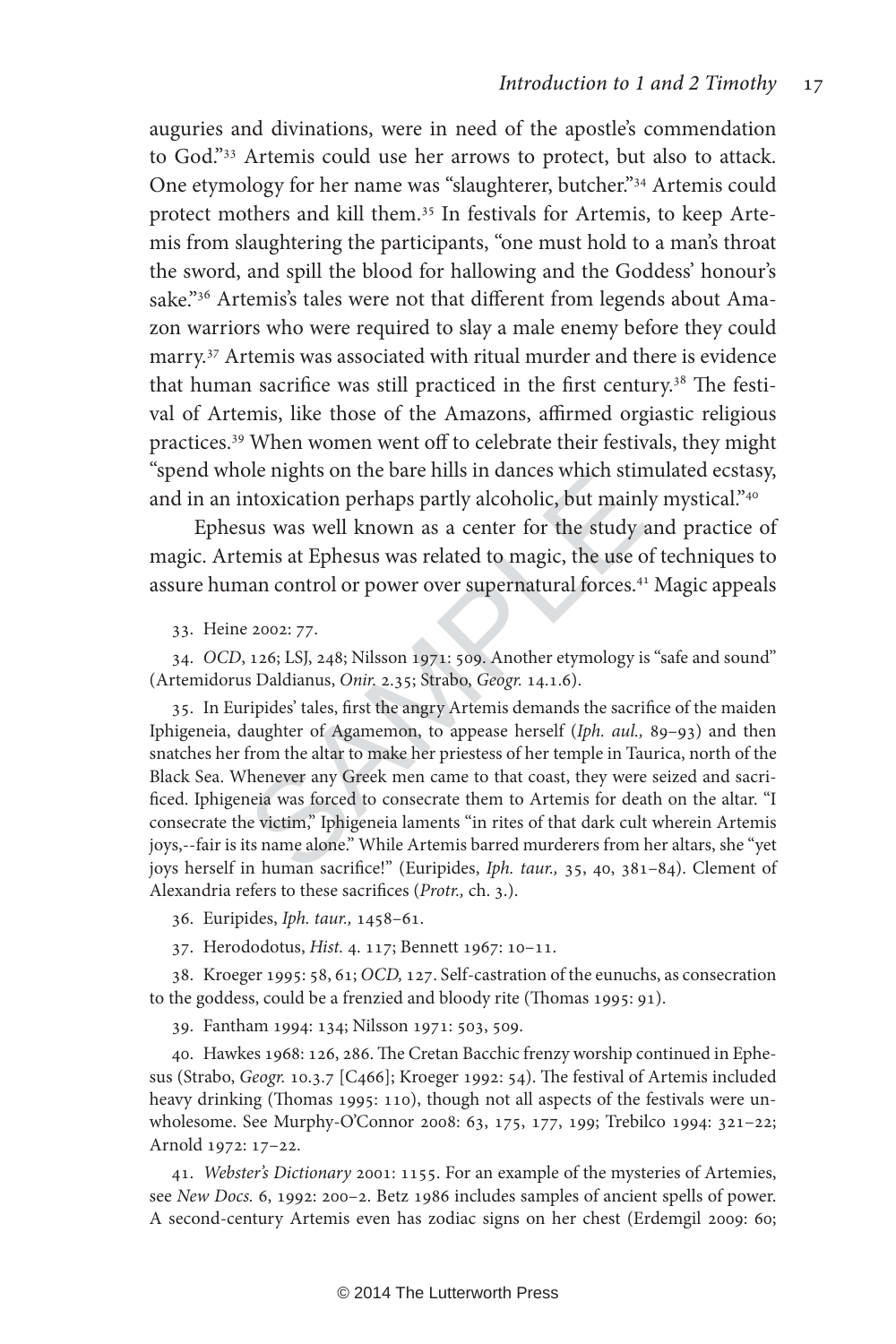### 18 Introduction to 1 and 2 Timothy

to unhealthy curiosity and the desire for power over others and oneself.<sup>42</sup> Magic and drugs were interrelated.43 Artemis' name, together with the names of other gods, would be repeated in incantations.<sup>44</sup> Some Christians at Ephesus had previously participated in magic practices. When they willingly and publicly burned their valuable incantation books, the gospel message grew and became powerful (Acts 19:18–20). Today only a column of the temple remains.45

## **Analytic Outline of 1 Timothy**

Paul's overall purpose is to urge Timothy to promote the sound doctrine of God, Savior, who desires all to be saved and to come to knowledge of the truth by countering the false teaching threatening the life of the church at Ephesus.

I. Paul reminds Timothy to warn the false teachers at Ephesus not to teach different doctrine (1:1–20).

A. Introduction: Paul writes Timothy, his child in faith (1:1–2).

between the false teachers at Ephesius.<br>
S Timothy to warn the false teachers at Ephesius<br>
ine (1:1–20).<br>
luction: Paul writes Timothy, his child in faith (<br>
urges Timothy to encourage the Ephesians n<br>
doctrine, but rathe B. Paul urges Timothy to encourage the Ephesians not to teach different doctrine, but rather love from a clean heart and a good conscience and genuine faith  $(1:3-7)$ .

 C. In contrast to what is being taught, the law is intended for the unrighteous not the righteous (1:8–11).

 D. Even the Apostle Paul was once unrighteous, but he received mercy as an example to others  $(1:12-17)$ .

 E. Paul charges Timothy to keep the faith and a good conscience  $(1:18-20)$ .

II. In order that all may be saved and come to knowledge of the truth, Paul promotes peaceable prayer, education, and leaders  $(2:1-\frac{3:16}{\cdot})$ .

44. For an example of a syncretistic spell of attraction, see Betz 1986: 89.

LiDonnici 1992: 407).

<sup>42.</sup> Spencer 1995: 82.

<sup>43.</sup> Pharmakeia could refer to drugs or witchcraft (LSJ, 1917). The Ephesian Six Letters functioned as charms to make the bearers invincible (Athenaeus, Deipn. 12.548c; Murphy-O'Connor 2008: 51; Meinardus 1979: 92).

<sup>45.</sup> Yamauchi 1980: 103; Scherrer 2000: 57; Ramsay 2001: 213.